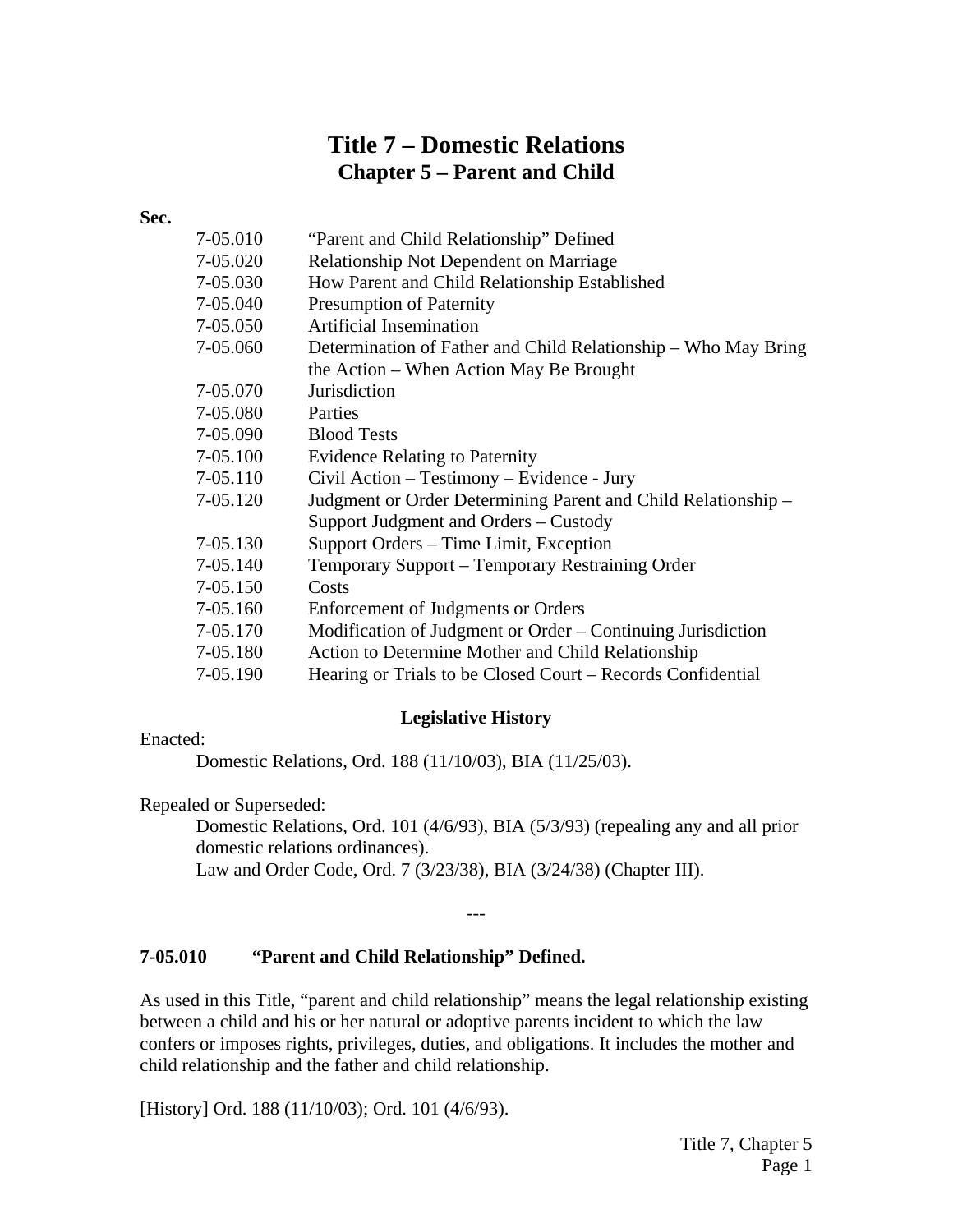# **7-05.020 Relationship Not Dependent on Marriage.**

The parent and child relationship extends equally to every child and to every parent, without regard to the marital status of the parents.

[History] Ord. 101 (4/6/93).

# **7-05.030 How Parent and Child Relationship Established.**

The parent and child relationship between a child and:

- (A) The natural mother may be established by proof of her having given birth to the child, or under this Chapter;
- (B) The natural father may be established under this Chapter; or
- (C) An adoptive parent may be established by proof of adoption or under the laws of the Swinomish Indian Tribal Community.

[History] Ord. 188 (11/10/03); Ord. 101 (4/6/93).

### **7-05.040 Presumption of Paternity.**

- (A) A man is presumed to be the natural father of a child if:
	- (1) He and the child's natural mother are or have been married to each other and the child is born during the marriage, or within three hundred (300) days after the marriage is terminated by death, annulment, declaration of invalidity, divorce, or dissolution, or after a decree of separation is entered by a Court;
	- (2) Before the child's birth, he and the child's natural mother have attempted to marry each other by a marriage solemnized in apparent compliance with law, although the attempted marriage is or could be declared invalid, and the child is born within three hundred (300) days after the termination of cohabitation;
	- (3) While the child is under the age of majority, he receives the child into his home and openly holds out the child as his child;
	- (4) He acknowledges his paternity of the child in writing filed with the Registrar of Vital Statistics of the State of Washington, or the Swinomish Tribal Enrollment Office, who shall promptly inform the mother of the filing of the acknowledgement, and she does not dispute the acknowledgement within a reasonable time after being informed thereof,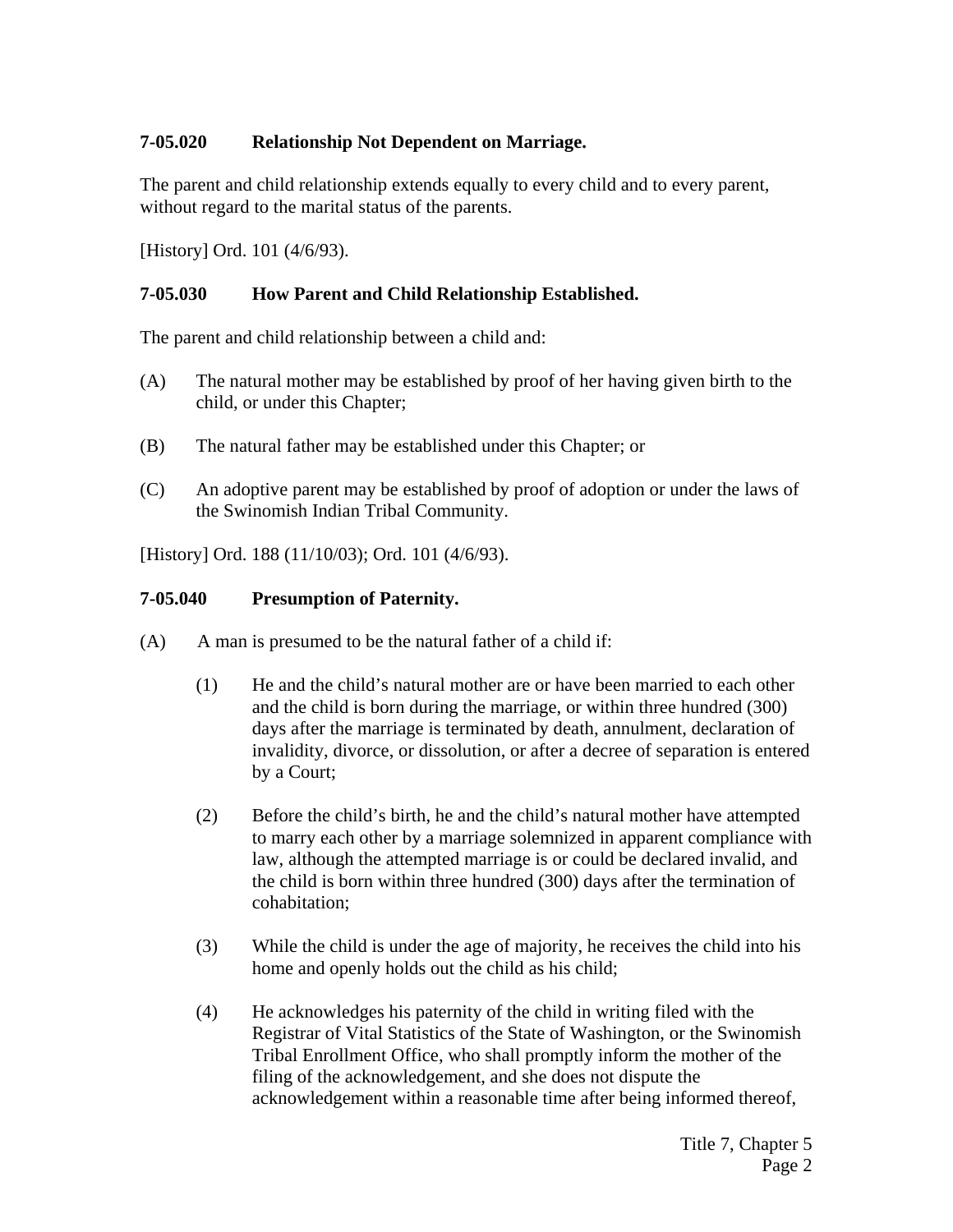in a writing filed with the Registrar of Vital Statistics or the Swinomish Enrollment Office. In order to enforce rights of residential time, custody and visitation, a man presumed to be the father as a result of filing a written acknowledgement must seek appropriate judicial orders under this Title; or

- (5) After the child's birth, he and the child's natural mother have married, or attempted to marry each other by a marriage solemnized in apparent compliance with law, although the attempted marriage is or could be declared invalid; and
	- (a) He has acknowledged his paternity of the child in writing filed with the registrar of vital statistics or the Swinomish Tribal Enrollment Office;
	- (b) With his consent, he is named as the child's father on the child's birth certificate; or
	- (c) He is obligated to support the child under a written voluntary promise or by Court order.
- (B) A presumption under this Section may be rebutted in an appropriate action only by clear, cogent, and convincing evidence. If two (2) or more presumptions arise that conflict with each other, the presumption that on the facts is founded on the weightier considerations of policy and logic controls. The presumption is rebutted by a Court decree establishing paternity of the child by another man.

[History] Ord. 188 (11/10/03); Ord. 101 (4/6/93).

## **7-05.050 Artificial Insemination.**

- (A) If, under the supervision of a licensed physician and with the consent of her husband, a wife is inseminated artificially with semen donated by a man not her husband, the husband is treated in law as if he were the natural father of the child thereby conceived. The husband's consent must be in writing and signed by him and his wife. The physician shall certify their signatures and the date of the insemination, and file the husband's consent with the Registrar of Vital Statistics, where it shall be kept confidential and in a sealed file.
- (B) The donor of semen provided to a licensed physician for use in artificial insemination of a woman other than the donor's wife is treated in law as if he were not the natural father of a child thereby conceived, unless the donor and the woman agree in writing that said donor shall be the father. The agreement must be in writing and signed by the donor and the woman. The physician shall certify their signatures and the date of the insemination and file the agreement with the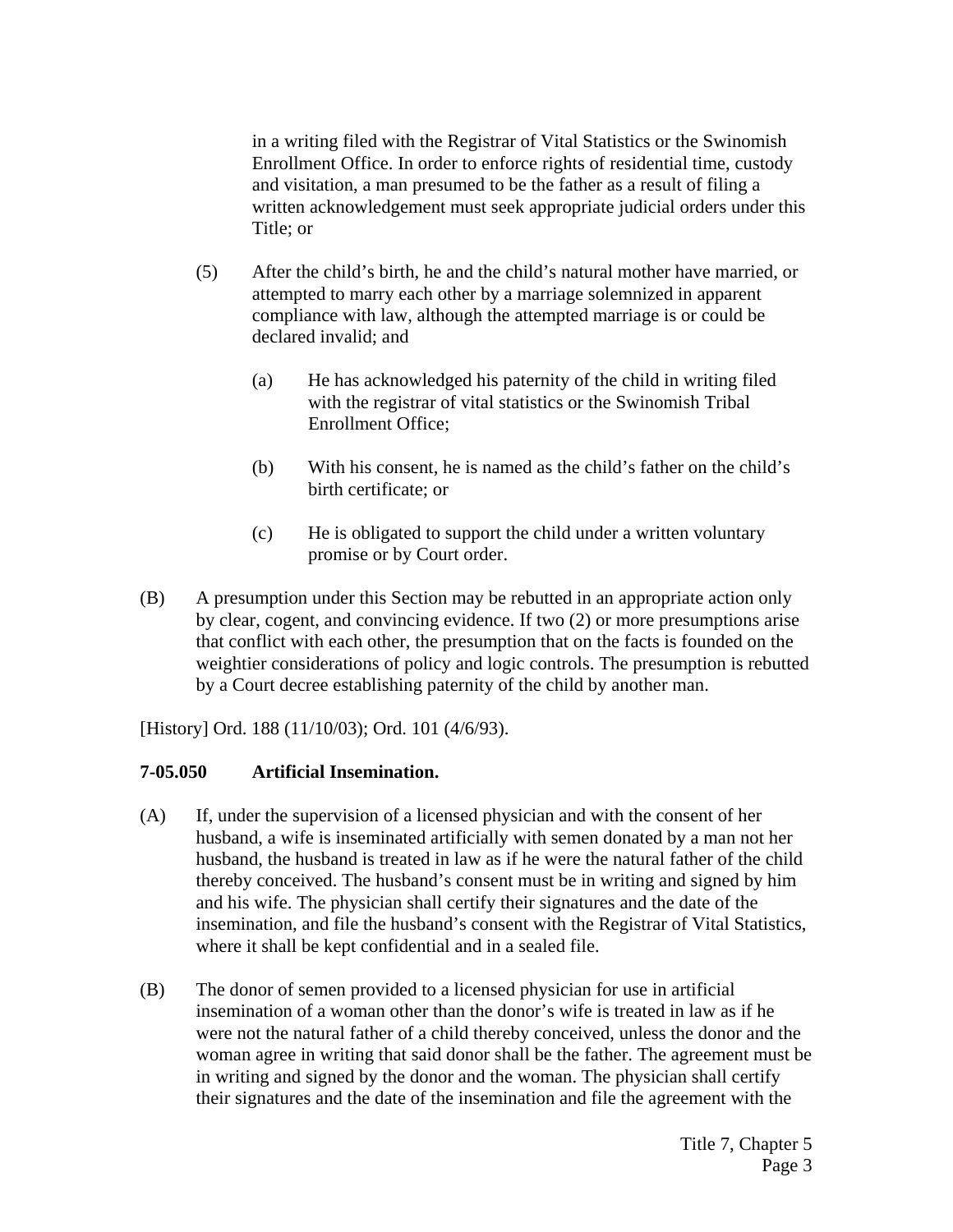Registrar of Vital Statistics, where it shall be kept confidential and in a sealed file.

(C) The failure of a licensed physician to perform any administrative act required by this Section shall not affect the father and child relationship. All papers and records pertaining to the insemination, whether part of the permanent record of a Court or of a file held by the supervising physician or elsewhere, are subject to inspection only in exceptional cases upon an order of the Tribal Court for good cause shown.

[History] Ord. 188 (11/10/03); Ord. 101 (4/6/93).

# **7-05.060 Determination of Father and Child Relationship - Who May Bring Action – When Action May Be Brought.**

- (A) A child, a child's natural mother, a man alleged or alleging himself to be the father, a child's guardian, a child's personal representative, the Swinomish Indian Tribal Community, or any interested party may bring an action at any time for the purpose of declaring the existence or nonexistence of the father and child relationship.
- (B) A man presumed to be a child's father under Section 7-04.040 may bring an action for the purpose of declaring the nonexistence of the father and child relationship only if the action is brought within a reasonable time after obtaining knowledge of relevant facts. After the presumption has been rebutted, paternity of the child by another man may be determined in the same action, if he has been made a party.
- (C) In an action brought by the Tribe pursuant to this Chapter, the Tribe may be represented by either the tribal prosecutor or tribal attorney.
- (D) Regardless of its terms, no agreement between an alleged or presumed father and the mother or child, shall bar an action under this Section.
- (E) If an action under this Section is brought before the birth of the child, all proceedings may be stayed until after the birth, except service of process and discovery, including the taking of depositions to perpetuate testimony.
- (F) Actions under this Chapter may be maintained as to any child, whether born before or after the enactment of this Chapter.

[History] Ord. 188 (11/10/03); Ord. 101 (4/6/93).

# **7-05.070 Jurisdiction.**

(A) The Tribal Court shall have jurisdiction over any action brought under this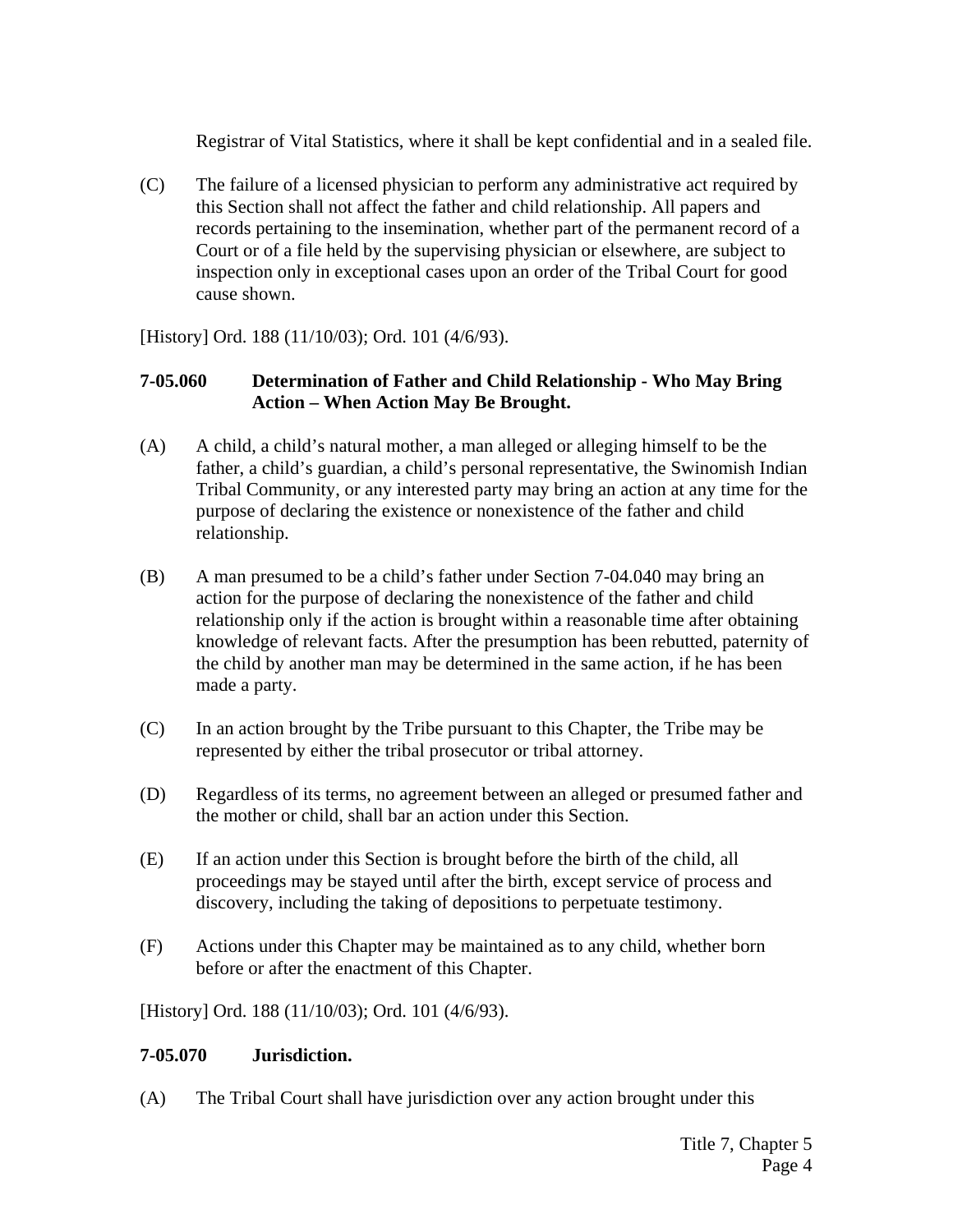Chapter. The action may be joined with an action for divorce, dissolution, declaration of invalidity, separate maintenance, support, or any other civil action in which paternity is an issue including proceedings in juvenile court.

(B) Any person who has sexual intercourse within the exterior boundaries of the Swinomish Indian Reservation with a person who is a member or is eligible to become a member of the Swinomish Indian Tribal Community thereby submits to the jurisdiction of the Courts of the Tribe as to an action brought under this Chapter with respect to a child who may have been conceived by that act of intercourse. In addition to any other method provided by law, personal jurisdiction may be acquired by personal service of summons outside the Reservation or by service in accordance with the Rules of Civil Procedure as now or hereafter amended.

[History] Ord. 188 (11/10/03); Ord. 101 (4/6/93).

### **7-05.080 Parties.**

- (A) The child shall be made a party to any action brought under this Chapter. If the child is a minor, the child may be represented by the child's general guardian or a guardian ad litem appointed by the Tribal Court. The child's mother or father may not represent the child as guardian or otherwise. The natural mother, each man presumed to be the father and each man alleged to be the natural father, shall be made parties or, if not subject to the jurisdiction of the Tribal Court, shall be given notice of the action in a manner prescribed by the Tribal Court and an opportunity to be heard.
- (B) Any party may cause to be joined as additional parties, other men alleged to be the father of the child, or any other person necessary for a full adjudication of the issues.
- (C) The failure or inability to join as a party an alleged or presumed father does not deprive the Tribal Court of jurisdiction to adjudicate some or all of the issues based on the evidence and parties available to it.
- (D) If more than one party is alleged to be the father of the child, the default of a party shall not preclude the Tribal Court from finding any other party to be the father of the child.

[History] Ord. 188 (11/10/03); Ord. 101 (4/6/93).

#### **7-05.090 Blood Tests.**

(A) The Tribal Court may, and upon request of a party shall, require the child, mother, and any alleged father who has been made a party to submit to blood tests. If an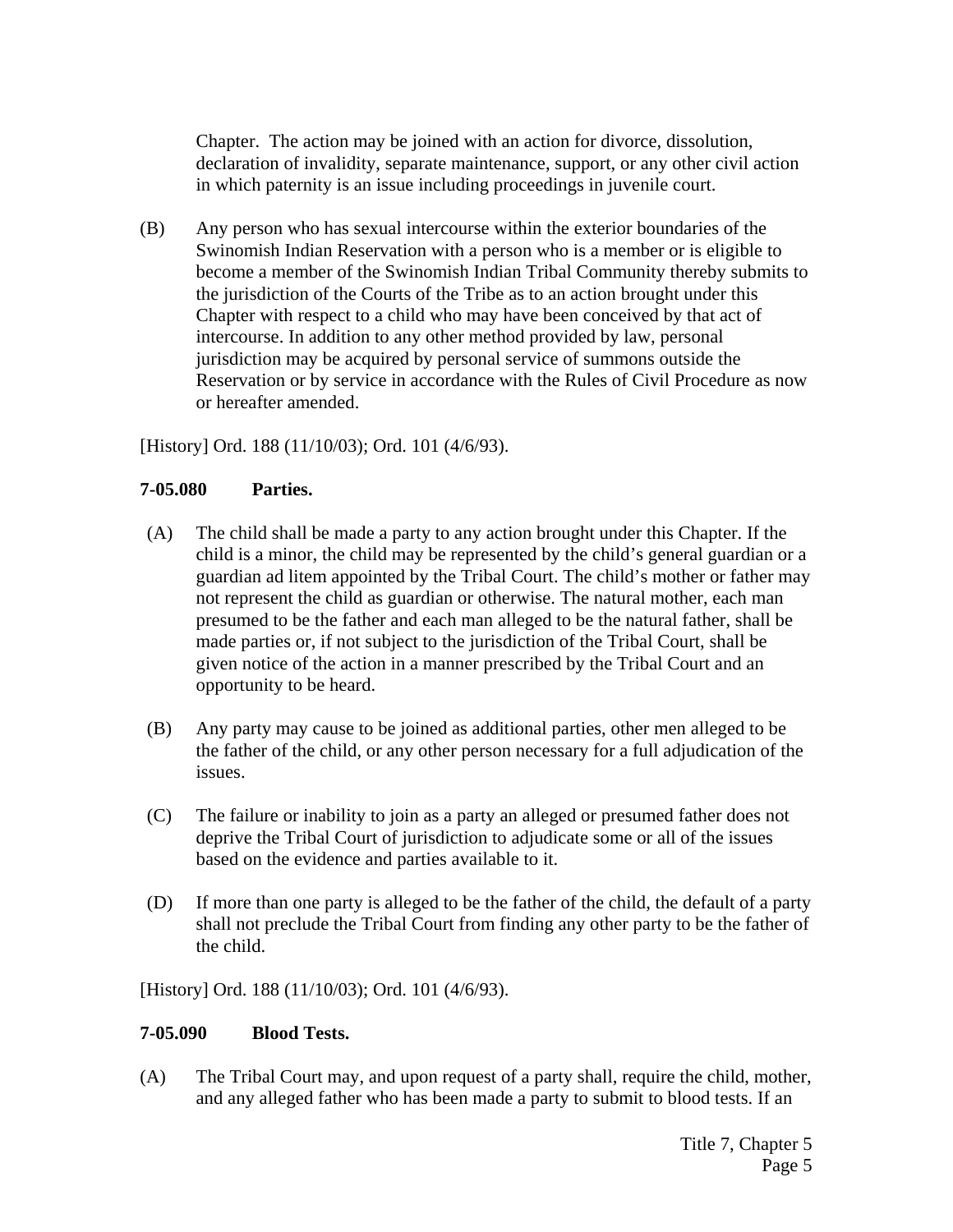alleged father objects to a proposed order requiring him to submit to paternity blood tests, the Tribal Court may require the party making the allegation of possible paternity to provide sworn testimony, by affidavit or otherwise, stating the facts upon which the allegation is based. The Tribal Court shall order blood tests if it appears that a reasonable possibility exists that the requisite sexual contact occurred. The tests shall be performed by an expert in paternity blood testing appointed by the Tribal Court. The expert's verified report identifying the blood characteristics observed is admissible in evidence in any hearing or trial in the parentage action, if (1) the alleged or presumed father has had the opportunity to gain information about the security, validity, and interpretation of the tests and the qualifications of any experts, and (2) the report is accompanied by an affidavit from the expert that describes the expert's qualifications as an expert and analyzes and interprets the results. Verified documentation of the chain of custody of the blood samples is admissible to establish the chain of custody. The Tribal Court may consider published sources as aids to interpretation of the test results.

- (B) The Tribal Court, upon request by a party, shall order that additional blood tests be performed by the same or other experts qualified in paternity blood testing, if the party requesting additional tests advances the full costs of the additional testing within a reasonable time. The Tribal Court may order additional testing without requiring that the requesting party advance the costs only if another party agrees to advance the costs or if the Tribal Court finds, after hearing, that (1) the requesting party is indigent, and (2) the laboratory performing the initial tests recommends additional testing or there is substantial evidence to support a finding as to paternity contrary to the initial blood test results. The Tribal Court may later order any other party to reimburse the party who advanced the costs of additional testing for all or a portion of the costs.
- (C) In all cases, the Tribal Court shall determine the number and qualifications of the experts.

[History] Ord. 188 (11/10/03); Ord. 101 (4/6/93).

## **7-05.100 Evidence Relating to Paternity.**

Evidence relating to paternity may include:

- (A) Evidence of sexual intercourse between the mother and alleged father at any possible time of conception;
- (B) An expert's opinion concerning the statistical probability of the alleged father's paternity based upon the duration of the mother's pregnancy;
- (C) Blood test results, weighted in accordance with evidence of the statistical probability of the alleged father's paternity;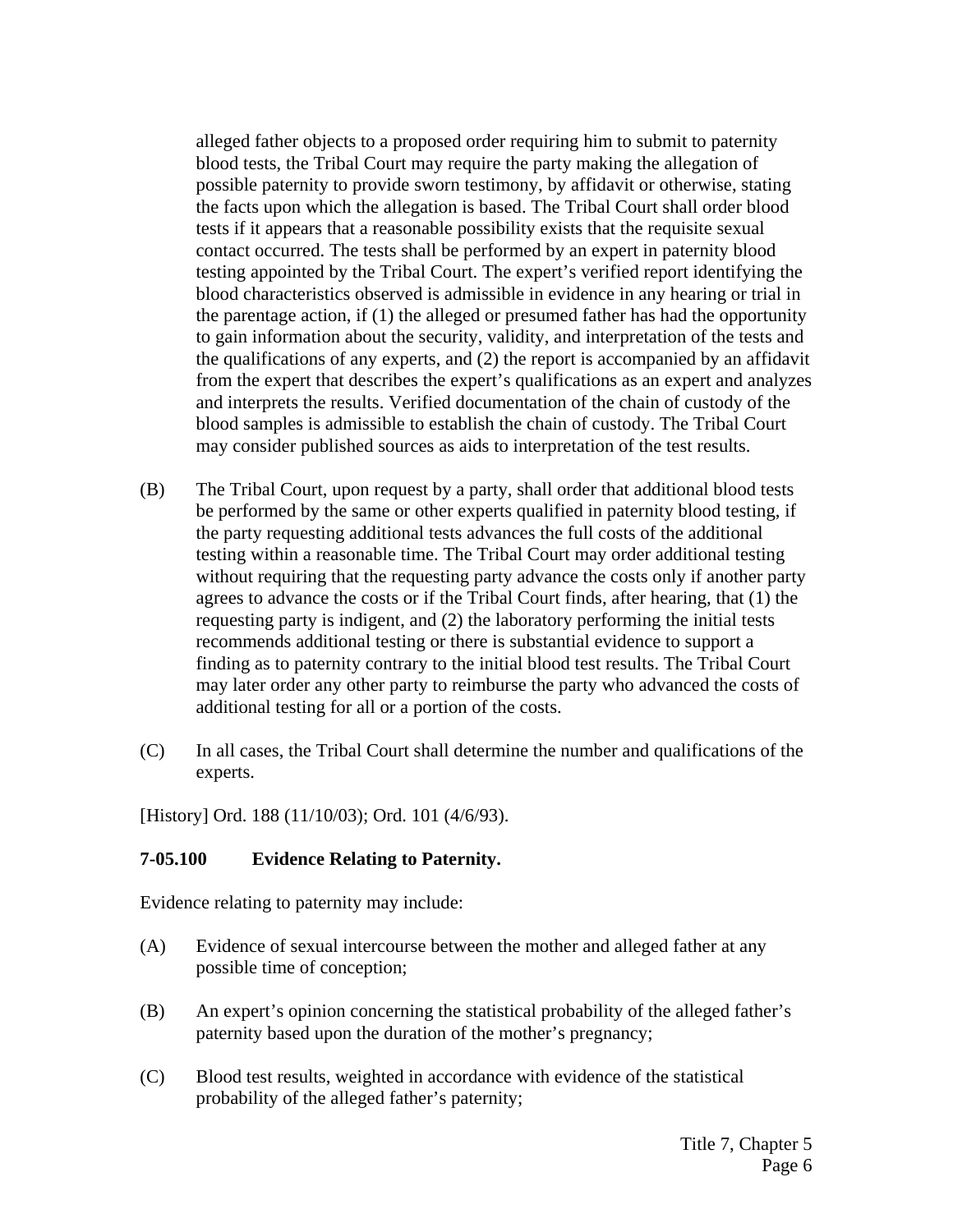- (D) Medical or anthropological evidence relating to the alleged father's paternity of the child based on tests performed by experts. If a man has been identified as a possible father of the child, the Tribal Court may, and upon request of a party shall, require the child, the mother, and the man to submit to appropriate tests; and
- (E) All other evidence relevant to the issue of paternity of the child.

[History] Ord. 188 (11/10/03); Ord. 101 (4/6/93).

## **7-05.110 Civil Action –Testimony – Evidence – Jury.**

- (A) An action under this Chapter is a civil action governed by the Rules of Civil Procedure.
- (B) The mother of the child and the alleged father are competent to testify and may be compelled to testify.
- (C) Upon refusal of any witness, including a party, to testify under oath or produce evidence of any other kind on the ground that said witness may be incriminated thereby, and if a party requests the Tribal Court to order that person to testify or provide the evidence, the Tribal Court shall then hold a hearing and shall so order, unless it finds that to do so would be clearly contrary to the public interest, and that person shall comply with the order.

 If, but for this Section, the witness would have been privileged to withhold the answer given or have evidence produced, the witness may not refuse to comply with the order on the basis of the privilege against self-incrimination; but the witness shall not be prosecuted or subjected to criminal penalty or forfeiture for or on account of any transaction, matter, or fact concerning which he or she has been ordered to testify pursuant to the Section. The witness may nevertheless be prosecuted for failing to comply with the order to answer, or for perjury or for offering false evidence to the Tribal Court.

- (D) Testimony of a physician concerning the medical circumstances of the pregnancy and the condition and characteristics of the child upon birth is not privileged.
- (E) In an action against an alleged father, evidence offered by him with respect to a man who is not subject to the jurisdiction of the Tribal Court concerning his sexual intercourse with the mother at or about the probable time of conception of the child is admissible in evidence only if he has undergone and made available to the Tribal Court blood tests the results of which do not exclude the possibility of the nonparty's paternity of the child.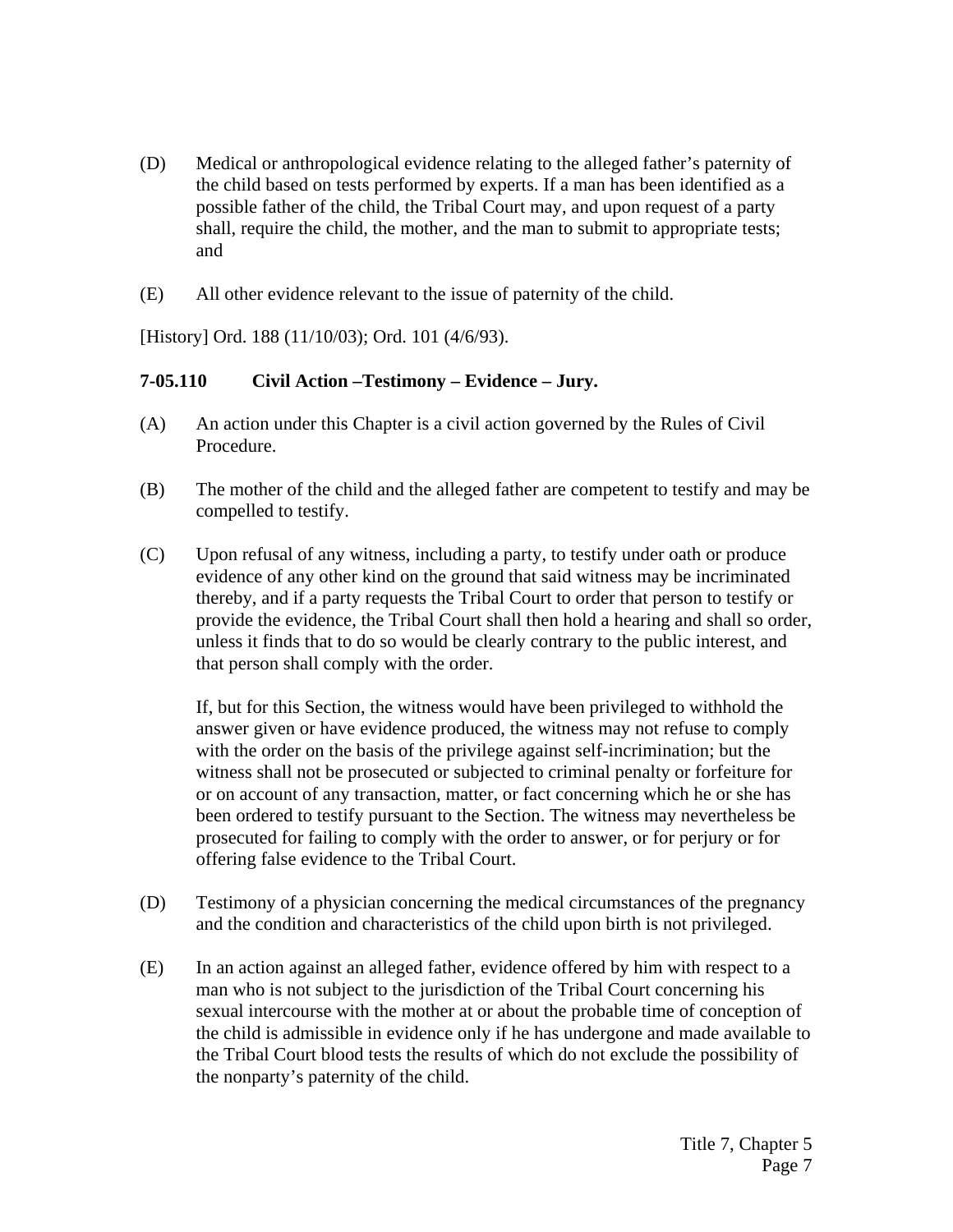(F) The trial shall be by the Tribal Court without a jury.

[History] Ord. 188 (11/10/03); Ord. 101 (4/6/93).

# **7-05.120 Judgment or Order Determining Parent and Child Relationship Support Judgment and Orders – Custody.**

- (A) The judgment and order of the Tribal Court determining the existence or nonexistence of the parent and child relationship shall be determinative for all purposes.
- (B) If the judgment and order of the Tribal Court is at variance with the child's birth certificate, the Tribal Court shall order that an amended birth certificate be issued.
- (C) The judgment and order shall contain other appropriate provisions directed to the appropriate parties to the proceeding, concerning the duty of current and future support, the extent of any liability for past support furnished to the child if that issue is before the Tribal Court; the furnishing of bond or other security for the payment of the judgment; or any other matter in the best interest of the child. The judgment and order may direct the father to pay the reasonable expenses of the mother's pregnancy and confinement.
- (D) Support judgments and orders shall be for periodic payments, which may vary in amount. The Tribal Court may limit the father's liability for the past support to the child to the proportion of the expenses already incurred as the Tribal Court deems just. The Tribal Court shall not limit or affect in any manner the right of nonparties to seek reimbursement for support and other services previously furnished to the child.
- (E) After considering all relevant factors, the Tribal Court shall order either or both parents to pay an amount of support determined pursuant to Chapter 7-06.
- (F) On the same basis as provided in Chapter 7-04, the Tribal Court shall make residential provisions with regard to minor children of the parties, except that a parenting plan shall not be required unless requested by a party.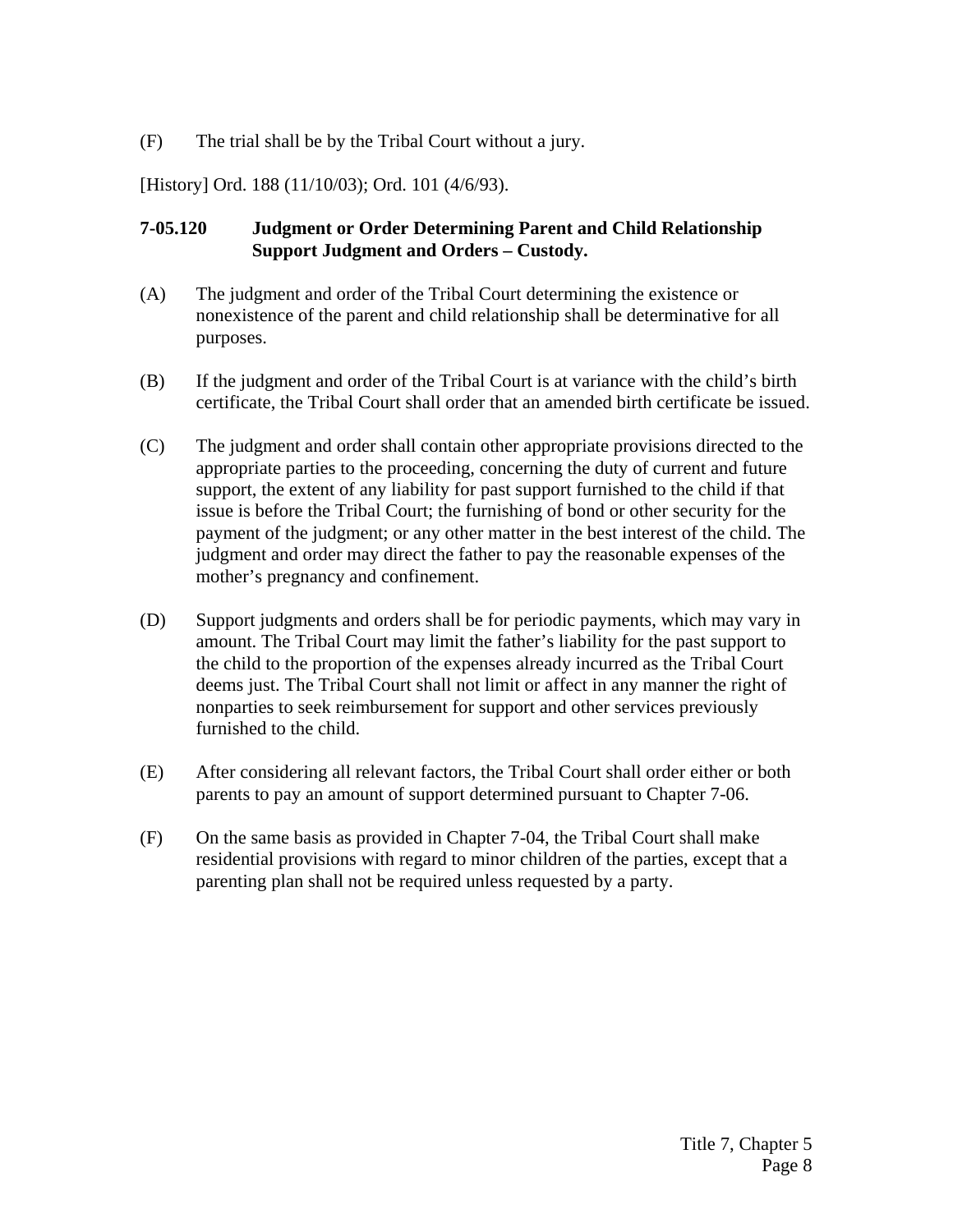(G) In any dispute between the natural parents of a child and a person or persons who have (1) commenced adoption proceedings or who have been granted an order of adoption, and (2) pursuant to a Court order, or placement by the Tribal Child Welfare Services or by a licensed agency, have had actual custody of the child for a period of one (1) year or more before court action is commenced by the natural parent or parents, the Tribal Court shall consider the best interest and welfare of the child, including the child's need for situational stability, in determining the matter of custody, and the parent or person who is more fit shall have the superior right to custody.

[History] Ord. 188 (11/10/03); Ord. 101 (4/6/93).

# **7-05.130 Support Orders -Time Limit, Exception.**

The Tribal Court may not order payment for support provided or expenses incurred more than five (5) years prior to the commencement of the action. Any period of time in which the responsible party has concealed himself or avoided the jurisdiction of the Tribal Court under this Chapter shall not be included within the five (5) year period.

[History] Ord. 188 (11/10/03); Ord. 101 (4/6/93).

# **7-05.140 Temporary Support -Temporary Restraining Order Preliminary Injunction - Support Debts, Notice.**

- (A) If the Tribal Court has made a finding as to the paternity of a child, or if a party's acknowledgement of paternity has been filed with the Tribal Court, or a party alleges he is the father of the child, any party may move for temporary support for the child prior to the date of entry of the final order. The motion shall be accompanied by an affidavit setting forth the factual basis for the motion and the amounts requested.
- (B) Any party may request the Tribal Court to issue a temporary restraining order or preliminary injunction providing relief proper in the circumstances, and restraining or enjoining any party from:
	- (1) Molesting or disturbing the peace of another party;
	- (2) Entering the home of another party; or
	- (3) Removing a child from the jurisdiction of the Tribal Court.
- (C) The Tribal Court may issue a temporary restraining order without requiring notice to the other party only if it finds on the basis of the moving affidavit or other evidence that irreparable injury could result if an order is not issued until the time for responding has elapsed.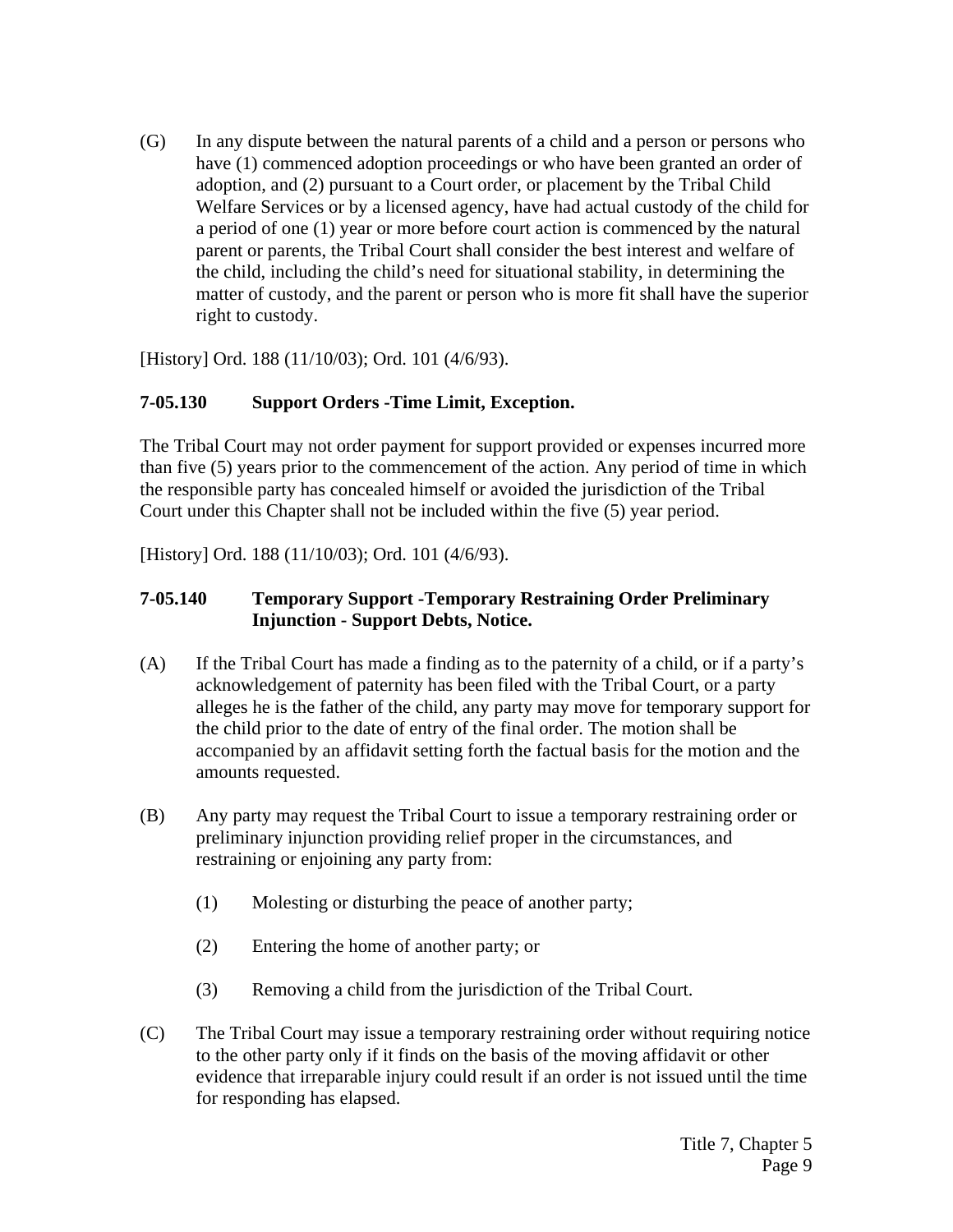- (D) The Tribal Court may issue a temporary restraining order or preliminary injunction and an order for temporary support in such amounts and on such terms as are just and proper in the circumstances.
- (E) A temporary order, temporary restraining order, or preliminary injunction:
	- (1) Does not prejudice the rights of a party or any child that are to be adjudicated at subsequent hearings in the proceeding;
	- (2) May be revoked or modified;
	- (3) Terminates when the final order is entered or when the petition is dismissed; and
	- (4) May be entered in a proceeding for the modification of an existing order.

[History] Ord. 188 (11/10/03); Ord. 101 (4/6/93).

### **7-05.150 Costs.**

- (A) The Tribal Court may order reasonable fees of experts and the child's guardian ad litem, and other costs of the action, including the cost of blood tests, to be paid by the parties in proportions and at times determined by the Tribal Court.
- (B) The Tribal Court may order that all or a portion of a party's reasonable attorneys' fees be paid by another party.

[History] Ord. 188 (11/10/03); Ord. 101 (4/6/93).

## **7-05.160 Enforcement of Judgments or Orders.**

- (A) If existence of the father and child relationship is declared, or paternity or a duty of support has been acknowledged or adjudicated under this Chapter or under other or prior law, the obligation of the father may be enforced in the same or other proceedings by the mother, the child, the public authority that has furnished or may furnish the reasonable expenses of pregnancy, or the child's confinement, education, support, or funeral, or by any other person, including a private agency, to the extent it has furnished or is furnishing these expenses.
- (B) The Tribal Court may order support payments to be made to a parent, the clerk of the Tribal Court, or a person, corporation, or agency designated to administer them for the benefit of the child under the supervision of the Tribal Court.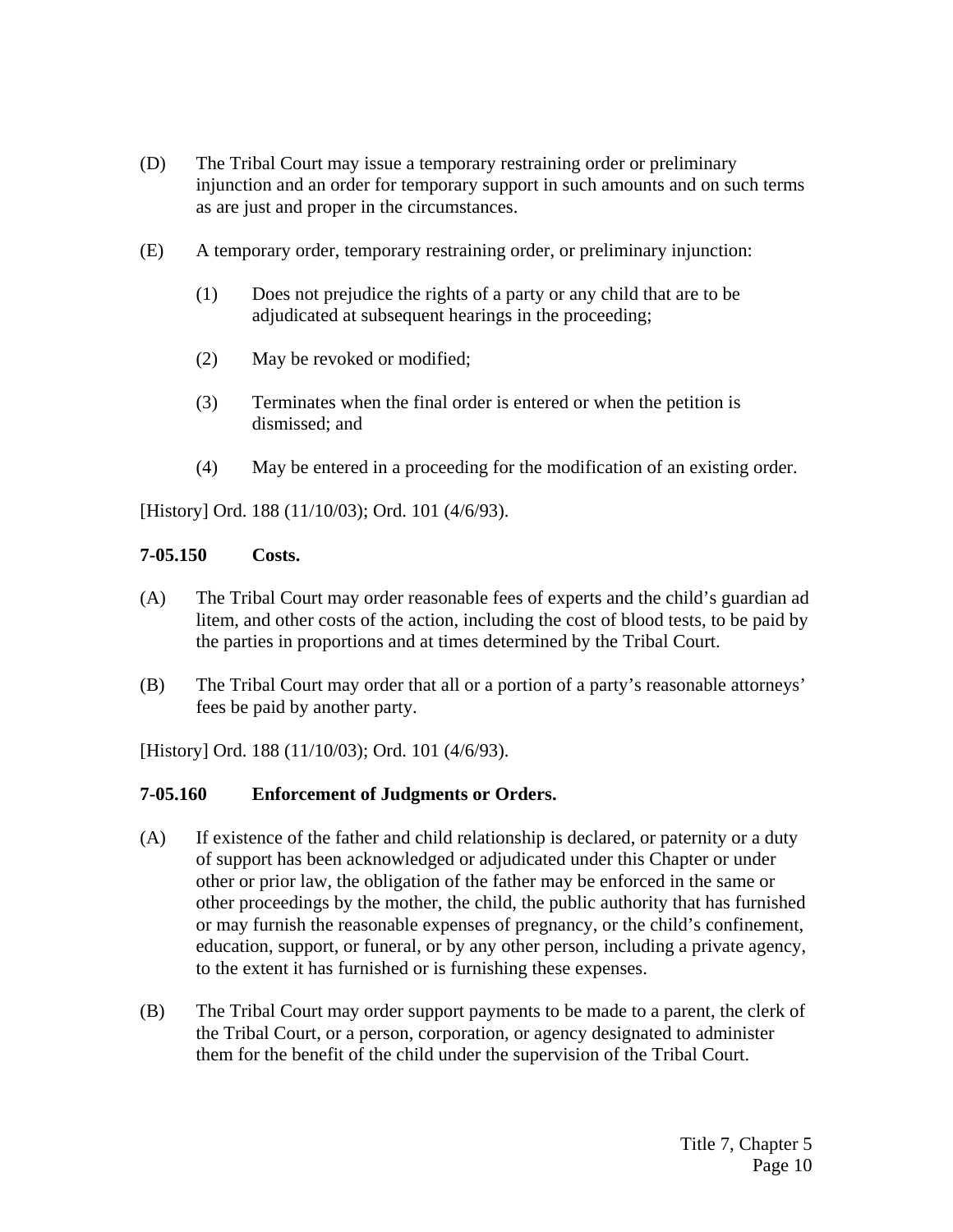(C) All remedies for the enforcement of judgments apply.

[History] Ord. 188 (11/10/03); Ord. 101 (4/6/93).

# **7-05.170 Modification of Judgment or Order - Continuing Jurisdiction.**

- (A) The Tribal Court has continuing jurisdiction to prospectively modify a judgment and order for future support upon a showing of a substantial change of circumstances.
- (B) A judgment or order entered under this Chapter may be modified without a showing of substantial change of circumstances that are substantial and continuing if:
	- (1) The order works a severe economic hardship on either party or the child;
	- (2) A party requests an adjustment in an order that was based on guidelines that determined the amount of support according to the child's age, and the child is no longer in the age category on which the current support amount is based;
	- (3) A child is still in high school, upon a finding that there is a need to extend support beyond the eighteenth  $(18<sup>th</sup>)$  birthday to complete high school; or
	- (4) There has been a change in the court adopted Child Support Schedule.

[History] Ord. 188 (11/10/03); Ord. 101 (4/6/93).

# **7-05.180 Action to Determine Mother and Child Relationship.**

Any interested party may bring an action to determine the existence or nonexistence of a mother and child relationship. Insofar as practicable, the provisions of this Chapter applicable to the father and child relationship apply.

[History] Ord. 188 (11/10/03); Ord. 101 (4/6/93).

# **7-05.190 Hearing or Trials to be in Closed Court -Records Confidential.**

- (A) Any hearing or trial held under this Chapter shall be held in closed Tribal Court without admittance of any person other than those necessary to the action or proceeding or for the orderly administration of justice.
- (B) All papers and records, other than the final judgment and matters related to the enforcement of the final judgment, pertaining to the action or proceeding are subject to inspection by a nonparty only upon an order of the Tribal Court for